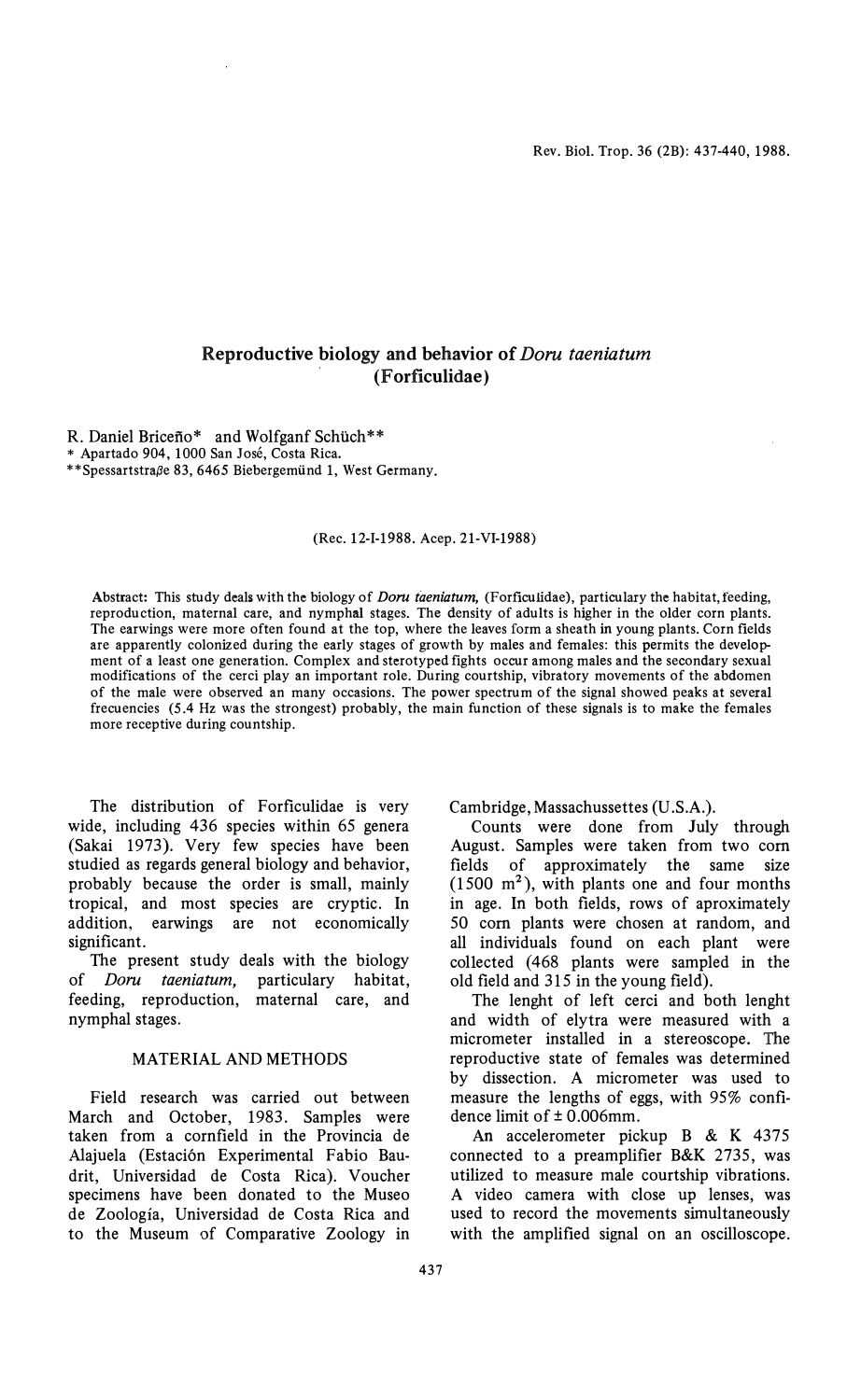Experimental animals were breed in captivity using dog food mixed with small quantities of yeast and pollen. Courtship, oviposition and maternal care data were obtained in the laboratory, unless other wise stated.

#### RESULTS

## Diurnal activity and diet

The individuals studied, unlike some other Dermaptera, are active both day and night. Very Httle is known about the feeding habits of forficulids; some species are omnivores (Crum et al. 1941). Dissections of eight adults of D. taeniatum showed traces of vegetable matter including parenchyma and mesenchyma cells, as well as corn pollen in their digestive tracts. On two occasions adults were seen feeding on pollen during the day.

# Nature and defense of refuges

The spaces between the leaf and the stem of corn (Fig. la) are used as shelters, mating sites, eggs deposites and for parental care of the nymphs. They probably provide protection against predators as well as the proper humidity for eggs and the nymphs.

The density (0.61 individuals per plant: 99 females, 96 males in 315 plants) in the older field was higher than that (0.22 per plant: 51 females, 55 males in 415 plants) in the younger field  $(P < 0.01, x^2$  Test). The differences in the nympha1 population were greater (2.06: 615 nymphs vrs. 0.03: 12 nymphs, per plant  $P < 0.01$ ). The earwings were more often found at the tóp of the plant where the leaves form a sheath in young plants.

The elytra of fermales were smaller ( $\overline{x}$  3.17  $\pm$  1.31 mm, n = 120) than those of males  $(3.40 \pm 0.83 \text{ mm}, n = 106)$  (P < 0,01, student-t Test). A positive relation exists between elytron length and cercus length in males  $(r = 0.51)$ (Fig. 1b). Figure 1b compares lengths of the cerci of paired and solitary males. Cerci of paired males were significantly larger (average 3.97 vs 3.65 mm, P < 0.01 student-t Test).

Complex and stereotyped fights among males were observed both on corn plants and in captivity. The secondary sexual modifications of the cerci play an important role in these fights. This behavior will be described in another paper (Bricefio and Eberhard, in preparation). The males detend seech sites against intruders when aroused; they move backward and block the entrance with their cerci. If the intruder persists, the resident leaves the refuge and fights.

## Courtship behavior

Courtship lasted from 1 to 45 minutes before copulation  $(n = 8)$ . The male approches the female from behind and touches her with the antennae, then he turns 180<sup>0</sup> to direct his cerci towards the female. Subsequently he moves closer to the female, moving his cerci from one side to the other, until reaching her cerci. The male intermintenly tries to mate, tuming the posterior part of the abdomen 180<sup>0</sup> and inserting it under her abdomen. If the female is not receptive, she moves away and/or pushes the pygidium against the substrate, rendering copulation impossible. In many cases the male responds to this behavior by quickly vibrating. his· body and/or rubbing the female's abdomen with his cerci for a few seconds to later make a new miting attempt. When the female is receptive she raises the posterior part of the abdomen and copulation occurs: the male's cerci are now against the ventral side of her abdomen  $(n = 8, d.s. = 3.87)$ ; after this, there generally was a second copulation.

During courtship, rapid movements of the male abdomen were observed on many occasions, often when the male first established contact with the female. No air borne sound was detected with a stethoscope made from rubber tubes connected, from the ears of the observer, to the interior of the observation chamber. Measurements with the accelerometer showed that the male movement transmits vibrations to the sustrate.

Here, each group of vibrations is called a series, each consisting of vibrations separated by pauses (Fig. 1c). Using the accelerometer and a videotape, 22 signals in eight series were evaluated in one male; the mean duration of a vibration was  $266 \pm 97$  milliseconds, while the mean pause was  $1533 \pm 640$  miliseconds. The mean duration of vibratory movements, according to the video-analisis, was  $248 \pm 36$ milliseconds, and vibratory movements ocurred while vibration was recorded.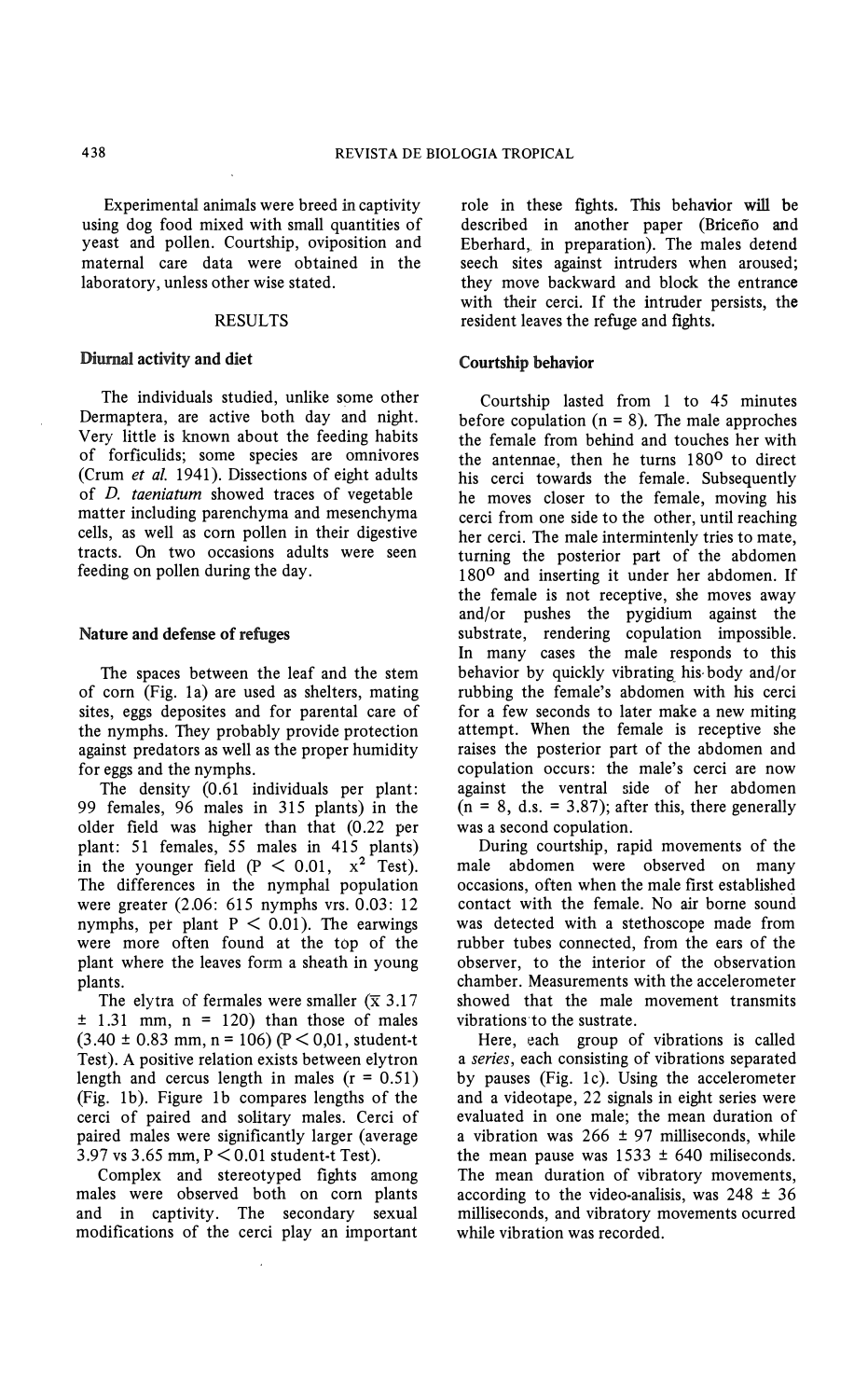

Fig. 1a. Males and females of Doru taeniatum are frequently encountered alone or in pairs between the stalk and the leaf of corn plant in the field. The males defend seech sites against intruders by moving backward and blocking the entrance with their cerci. If the intruder persists, the resident leaves the refuge and fights. Fig. 1b. Relation between body size (elytrum) and cercus length of males of D. taeniatum (coefficient of correlation  $= 0.51$ ). Fig. 1c. When a male D. taeniatum detects a female, he produces a series or 1-6 vibratory signals that are similar in duration and regulary spaced. Fig. 1d. Power spectrum of vibratory signal of male D. taeniatum. There are several peaks, the strongest at 5.4 Hz.

The power spectrum of the signal (Fig. 1d) showed peaks of various frecuencies, 5.4 Hz being the strongest.

Additional information was obtained from a video-tape analysis of six other males: the series showed a mean duration of  $544 \pm 70$ milliseconds, with no significant difference between males (F-test,  $F = 2.45$ , N1 = 5,  $N2 = 40$ ,  $P > 0.05$ ). The interval between two signals is  $1277 \pm 100$  millisencods (n = 43), The F-test showed no significant differences between male individuals  $(F = 2.37, N1 = 5,$  $N2 = 60$ ,  $P > 0.05$ ).

## Oviposition and maternal care

The interval between copulation and egg laving is 1-30 days ( $n = 12$ , d.s. = 2.57). The eggs, which are oval and cream colored, were usually found near, or on, the sponge that was used to maintain humidity in the petri dish. Egg laying took from 1 to 2 days. The females laid most eggs at the initiation of oviposition, but added a few later. In captivity the mean number of eggs per clutch was  $40.3 \pm$ 4.05 ( $n = 33$ ) while in the field the average was of 53.37  $\pm$  2.58 (n = 25) (P < 0.05). The